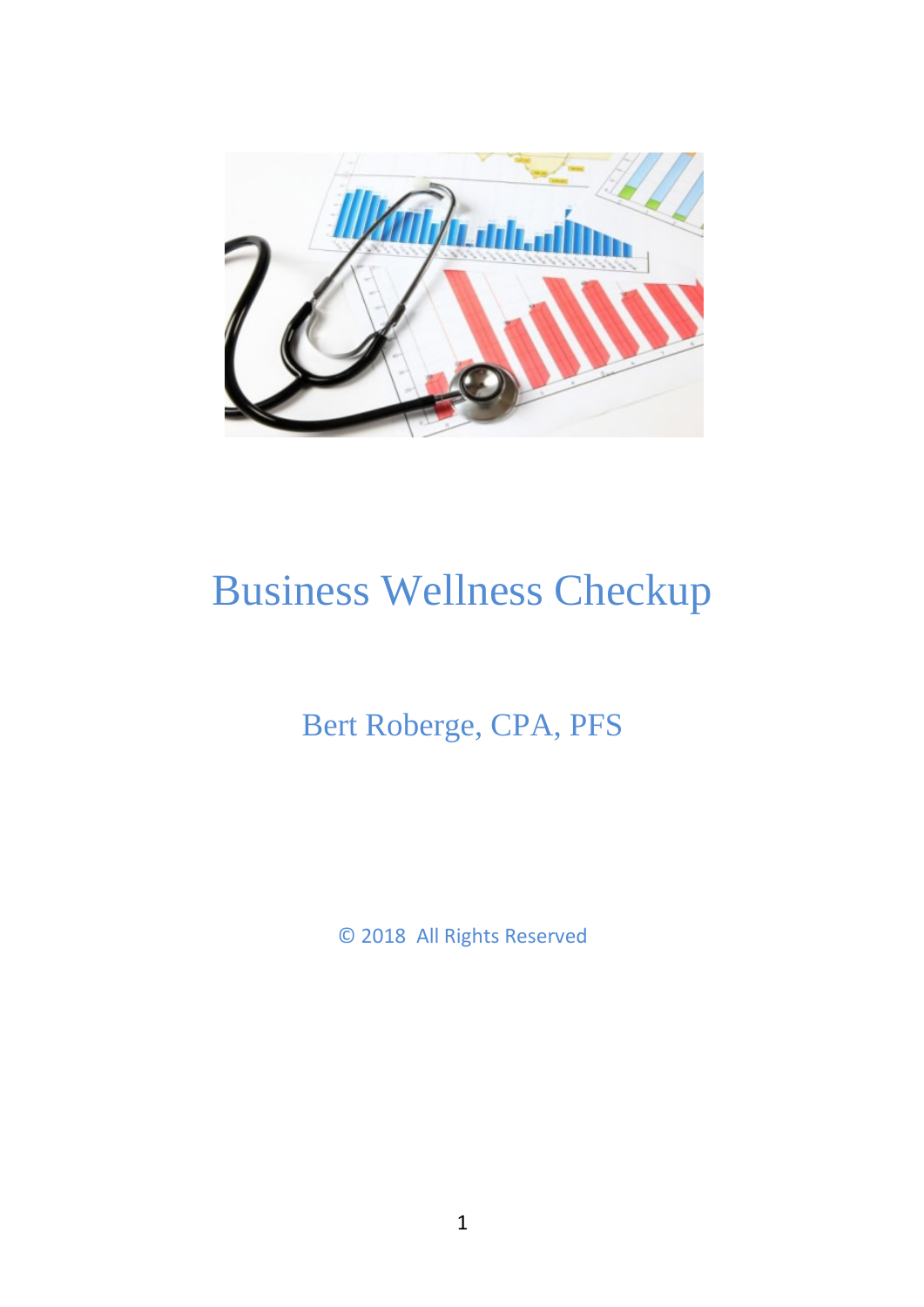

Businesses of all sizes need financial "Wellness" checkups. A Business Wellness Checkup encompasses the following items:

- **Taxation:** Business entity form; Tax deductions; Tax planning
- **Accounting:** Recordkeeping systems; Financial reporting; Bookkeeping and Payroll
- **Cash flow:** Operating cash flow needs; Excess cash investments; Lines of credit
- **Retirement planning:** Retirement plan selection; Retirement investments
- **Real estate:** Rent vs. buy decisions; Negotiating and closing real estate purchases
- **Insurance:** Worker's comp.; Life insurance for business owners
- **Succession planning:** Buy-out agreements; Company life insurance; Valuing the business

As you can see, there are many items to consider when maintaining the financial health of a business. This booklet explores the various areas which a business must address to stay healthy and competitive in the present economic environment.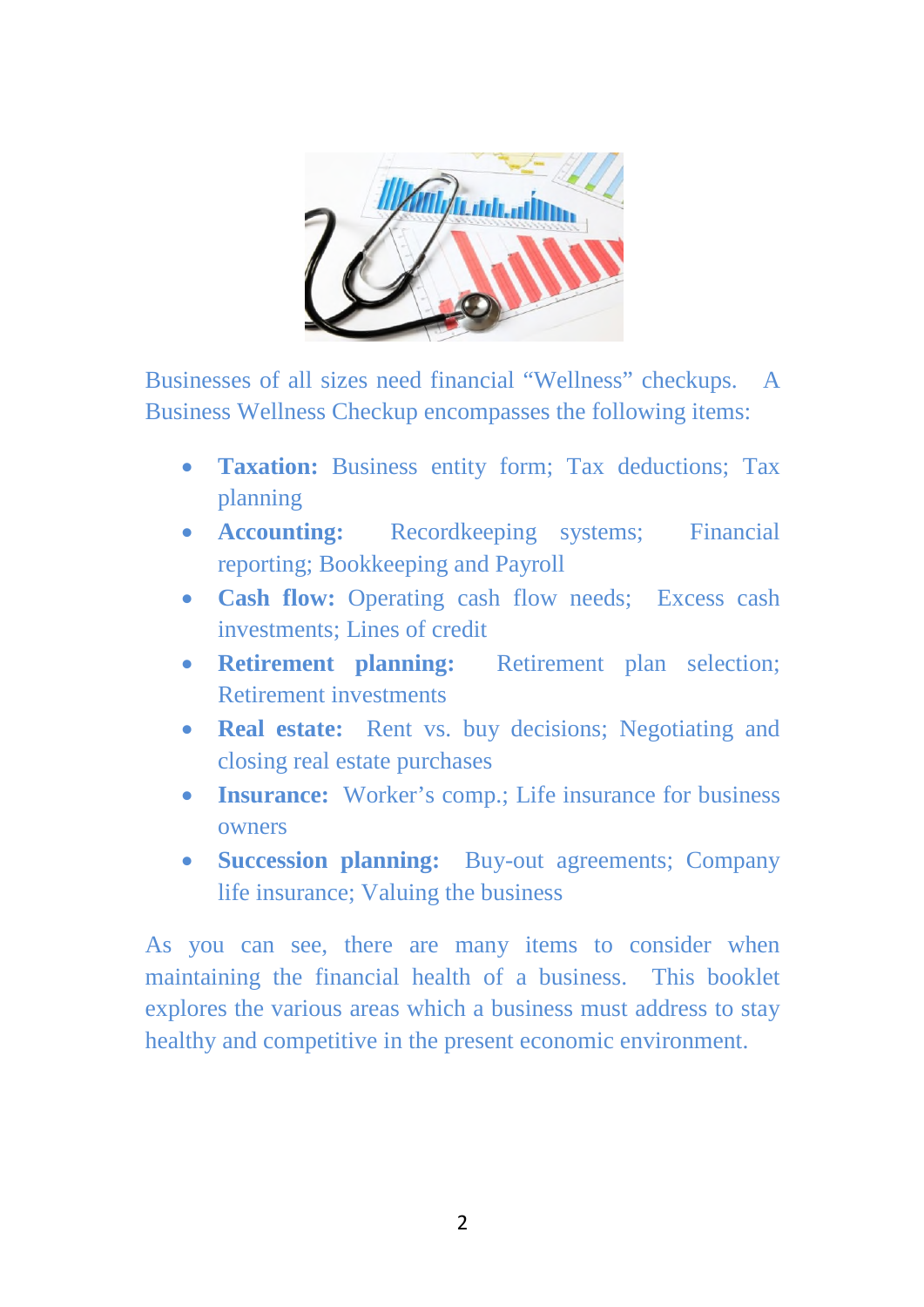

As these demanding issues facing businesses are addressed, solutions are provided to these issues through services provided by three companies: Accounting Solutions & Automation, Inc. (ASA - ASAToday.com), FIA Services, Inc. (FIA - FIAContact.com), and Suncoast Commercial & Residential Realty, Inc. (Suncoast - Suncoastbroker.com). ASA is a Certified Public Accounting and Tax Firm, FIA is an Investment Advisory Firm, and Suncoast is a Real Estate Brokerage Corporation.

Throughout this booklet information is provided to help you effectively manage some of the most important financial issues facing your company. This booklet was written to assist your company in saving time and money through tax planning, cash flow management, financial planning, retirement planning, investment management, real estate transactions, insurance cost reductions, and succession planning.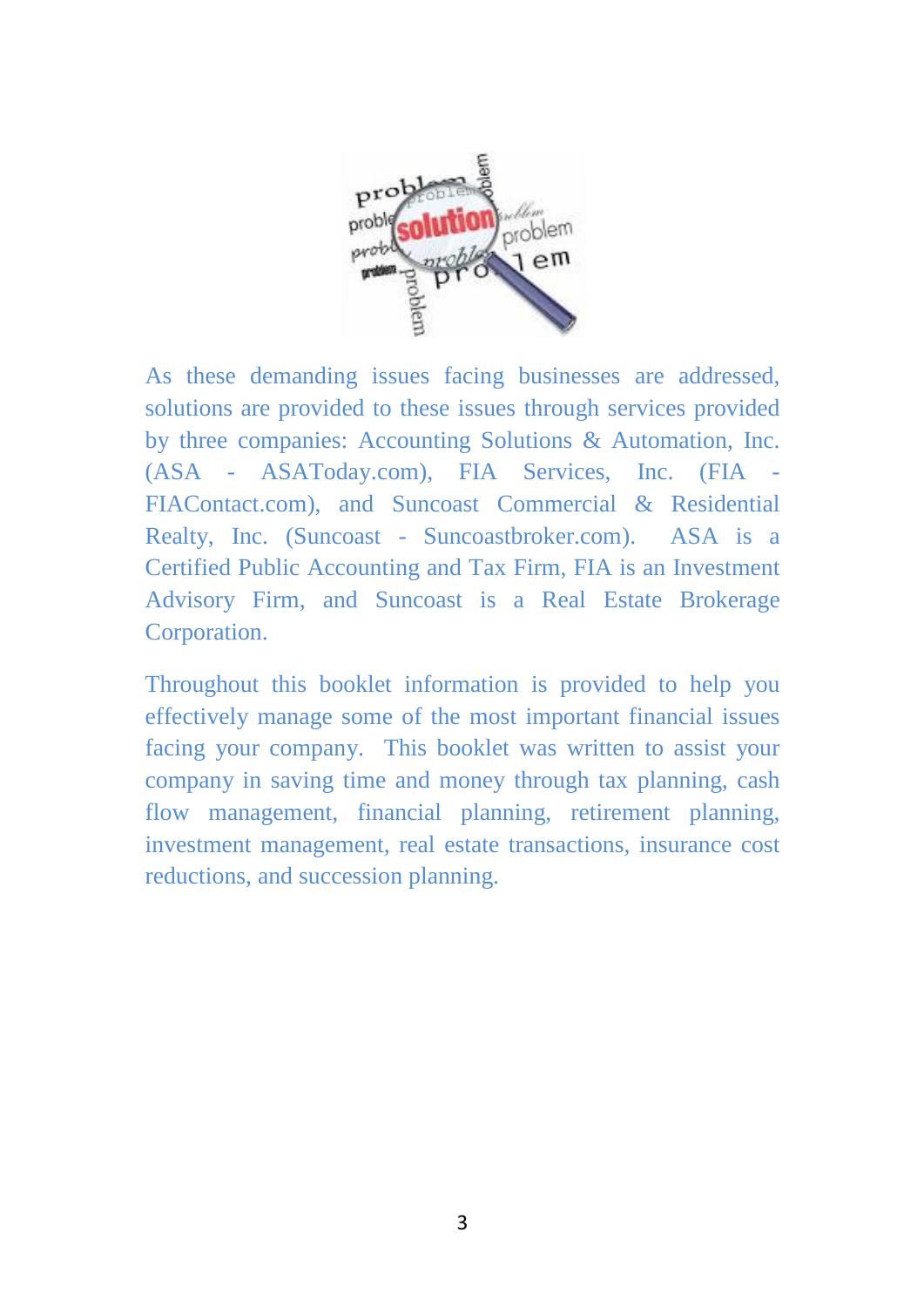### TABLE OF CONTENTS

| Chapter 1 | <b>Taxation</b>            |
|-----------|----------------------------|
| Chapter 2 | Accounting                 |
| Chapter 3 | <b>Cash Flow</b>           |
| Chapter 4 | <b>Retirement Planning</b> |
| Chapter 5 | <b>Real Estate</b>         |
| Chapter 6 | <b>Insurance</b>           |
| Chapter 7 | <b>Succession Planning</b> |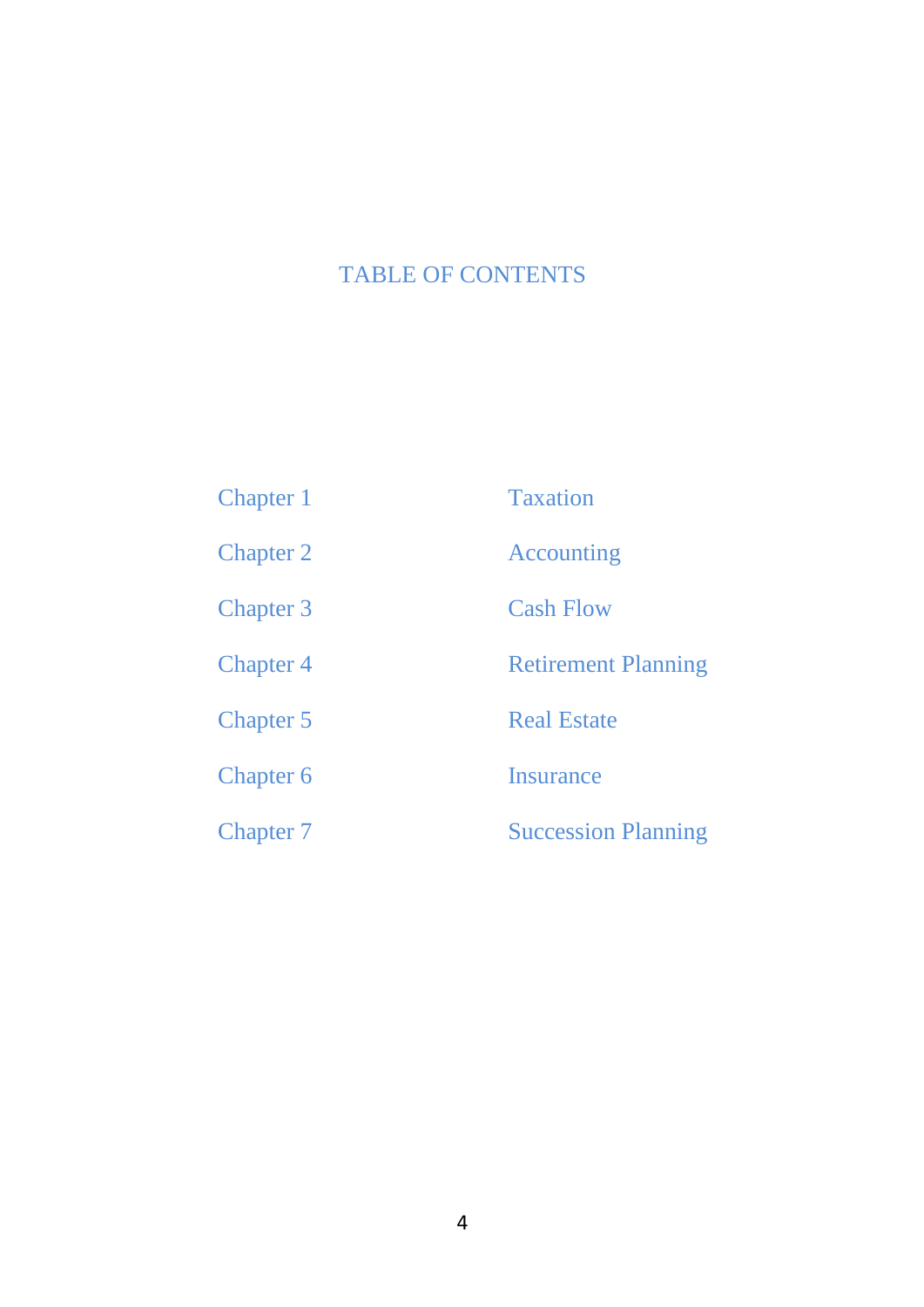

#### **CHAPTER 1 – TAXATION**

Managing taxes is one of the most important aspects of managing a company. The form of business can save a company thousands of dollars in taxes. The main three types of businesses are corporations, LLCs, and partnerships. The choice of business entity depends on many factors including the number and types of owners, the methods used to split profits, losses, and capital, the type of products or services the business provides, and many other important business issues such as tax planning and succession planning. Many companies start out choosing the wrong form of business, and this ends up costing them time and money over the long term. A CPA or Tax Attorney should be consulted to determine the tax ramifications before choosing the form of business for a new company.

Tax deductions are limited to those items that are "ordinary and necessary" for your business to operate. Depreciation on recreational vehicles, boats and planes is usually disallowed unless the owner can prove 100% business use (however, the costs of fuel, meals, etc. may be deductible if business related).

One of the larger small business tax deductions allowed is the "Section 179" deduction. This is the immediate depreciation deduction allowed for new equipment or vehicles purchased and placed in service during the year. The tax laws are always changing, so you must check each year for the new rules for any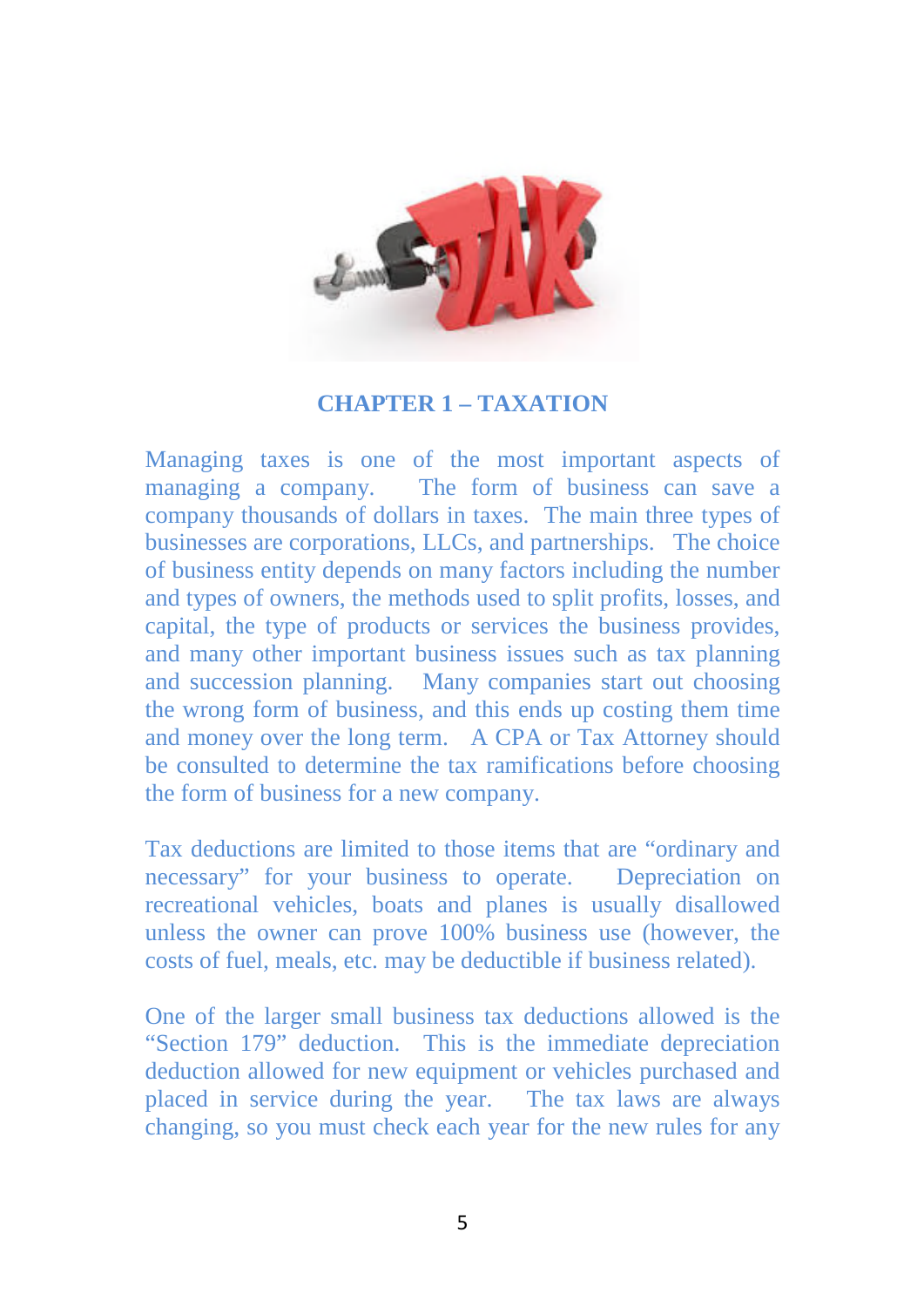tax deductions discussed in this publication. The Section 179 depreciation deduction allows a small business to immediately deduct a large portion of new asset purchases during the year, resulting in tax savings at the taxpayer's marginal (top) tax rates. Also available as of this writing is the special additional depreciation deduction. When combined with the Section 179 deduction, much of the cost newly purchased vehicles or equipment can be deducted in the first year of purchase.

Other significant tax deductions may be available from use of vehicles (either the mileage method or actual costs), home office expenses if the home office is used regularly as a place of business, business meals, travel, entertainment, and other ordinary and necessary business expenses for which the business keeps accurate records (this is very important, and is discussed further in Chapter 2).

To maximize business tax deductions you must adhere to the federal and state tax regulations. The best way for most businesses to ensure that they are complying with the tax laws is to retain a CPA or other tax expert to ensure that the available tax deductions are available and are being deducted on your tax returns.

Taxation issues and year-end tax planning are reviewed during a Business Wellness Checkup. The checkup ensures that your business is taking advantage of the tax deductions available.

ASA can help with all type of taxes including corporate, LLCs, partnerships, individuals, trusts, and estates.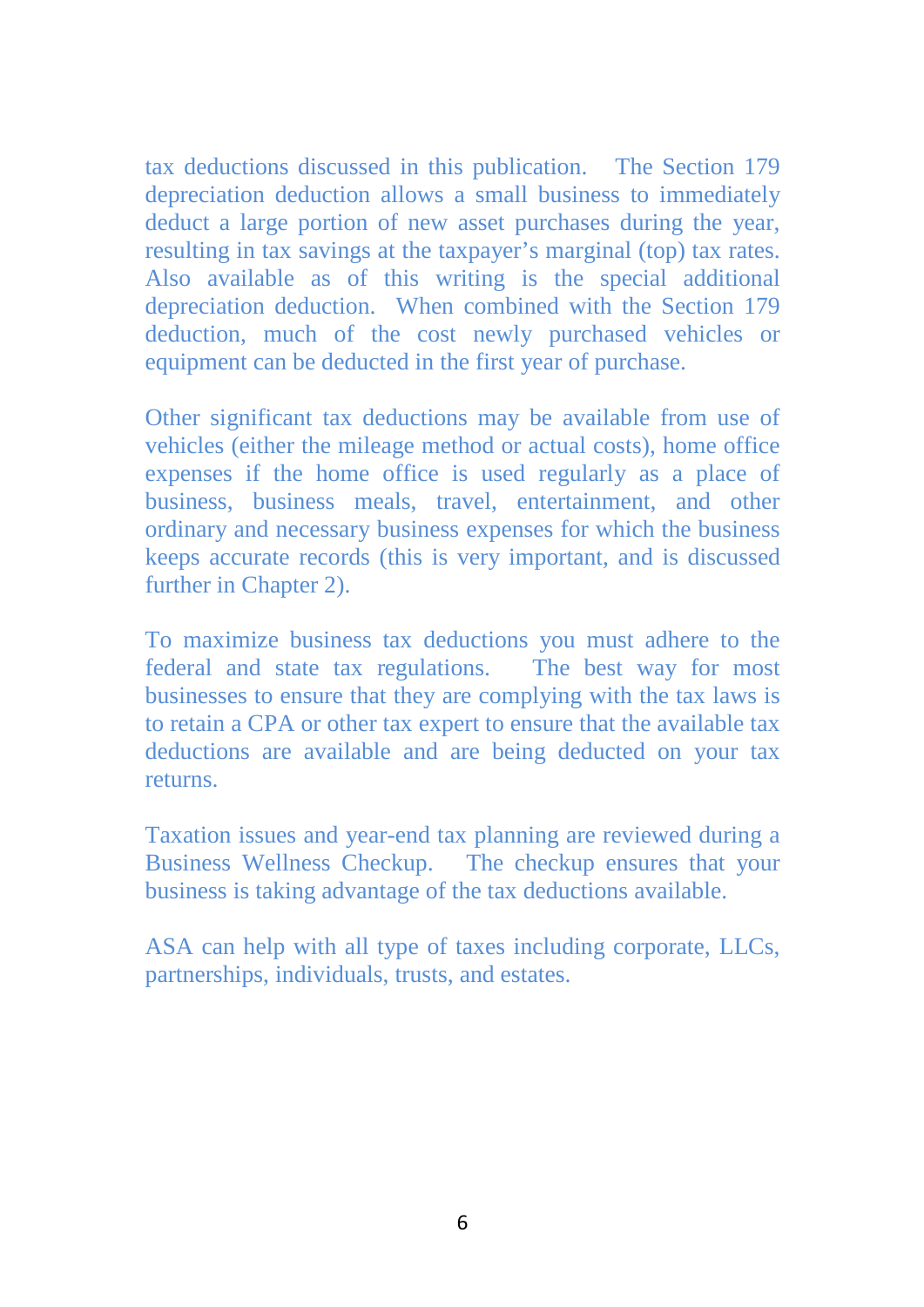

#### **CHAPTER 2 – ACCOUNTING**

Accounting, recordkeeping, and financial reporting are very important to the health of any business. The right accounting system allows your company to produce financial statements on demand, and to maintain an annual budget. QuickBooks has the largest market share of small business accounting software, and it is hard to beat for the price.

The options that must be weighed are to either take care of your company's recordkeeping in-house or have an outside firm enter your data from bank statements and prepare your monthly financial statements. For many small businesses, it makes more sense to subcontract the bookkeeping to a CPA or other accounting firm. If you choose to subcontract your recordkeeping, make sure that you choose a firm that has prompt and accurate reporting to ensure that you can obtain an accurate financial statement when needed for profit and loss review, bank loans, tax planning, etc.

The other option is to hire a bookkeeper or accountant to manage your recordkeeping. This can be an expensive proposition unless you have a spouse or other family member that can take care of this vital function.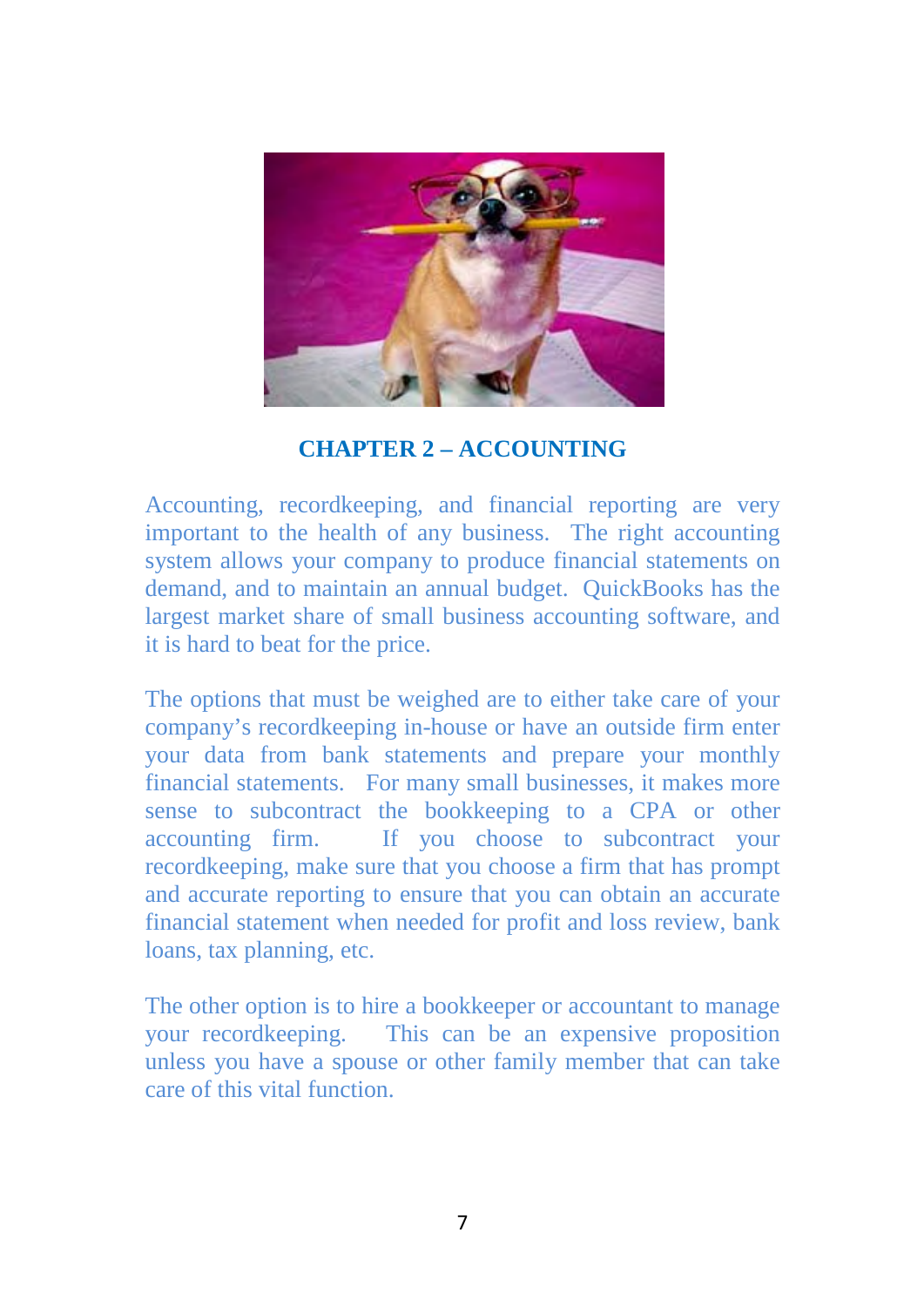CPA firms offer small business bookkeeping services starting at about \$95 per month. Compare this to paying a part-time bookkeeper several hundred dollars per month, and you can see that the CPA bookkeeping subcontract can save your company thousands of dollars per year.

Payroll issues must also be addressed. Payroll services can be subcontracted or you can prepare payroll in-house. Again, the cost of preparing payroll in-house must be compared to the costs of subcontracting these services. CPA Firms offer payroll services starting at about \$75 per month. Again, when comparing this cost to the cost of hiring a payroll clerk, it is obvious that cost savings can be achieved by subcontracting the payroll services.

Recordkeeping and payroll functions are reviewed during a Business Wellness Checkup to ensure that your company is getting good service for a reasonable price.

ASA can help with all your recordkeeping and payroll requirements.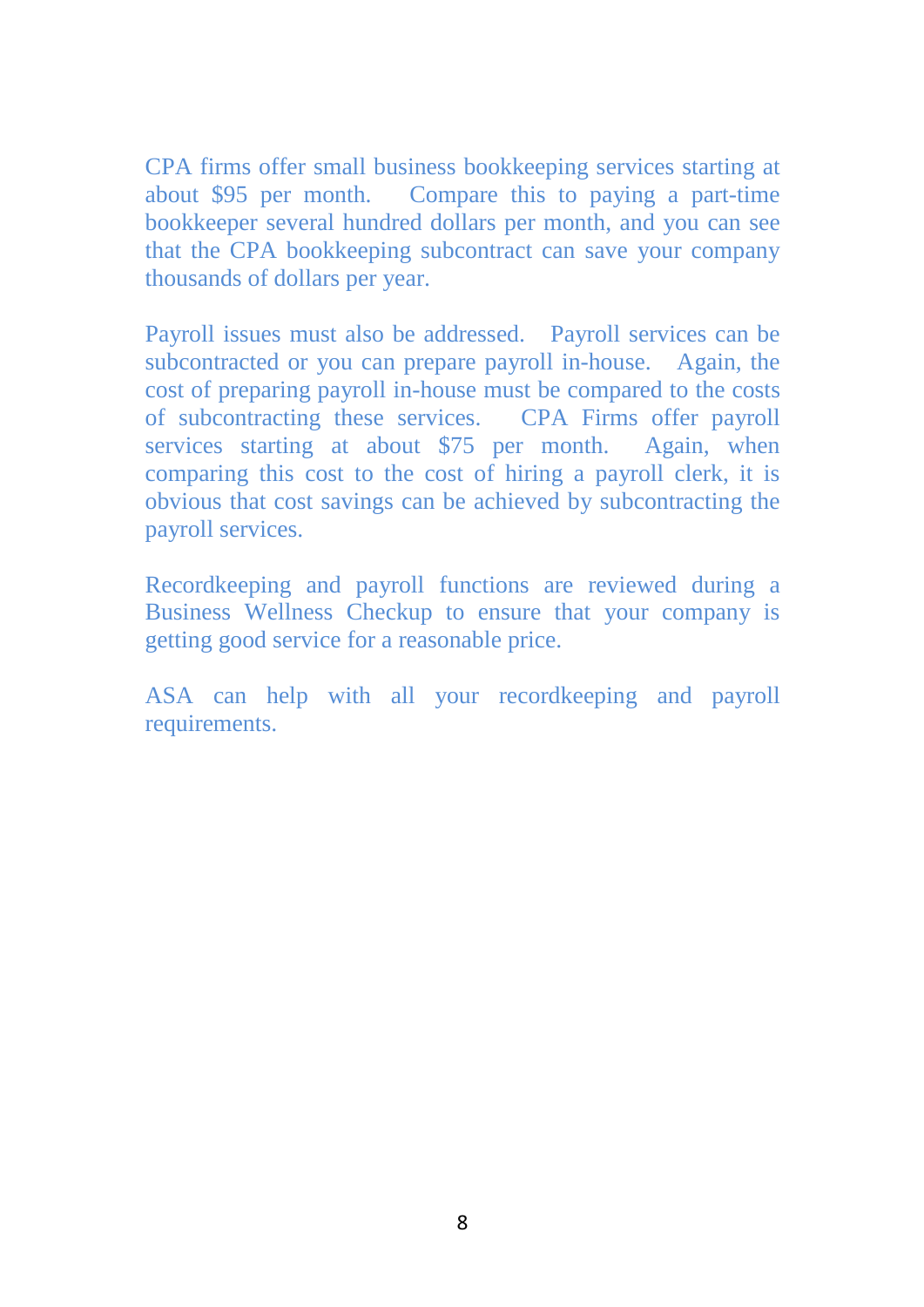

**CHAPTER 3 – CASH FLOW**

Sufficient cash flow is vital to any business. Day to day operations require a certain amount of cash to run the business efficiently. Excess cash on hand, however, does not provide any benefit to the company. This excess cash should be invested either in company investments, owner investments, or owner retirement plans to obtain a reasonable return on the excess cash funds.

Excess cash can be invested in company investment accounts using a professional Investment Adviser. The Investment Adviser can allocate the funds between stocks and bonds depending on the investment policy of the business. Cash equivalent accounts such as short-term CDs or Treasury ETFs can be used to hold cash needed for short-term operations, and still earn interest or dividends.

Lines of credit can be setup with local banks to ensure enough cash will be available during lean times. Not all businesses will need lines of credit, but usually material intensive businesses have lines of credit to cover their manufacturing turnaround time (the time involved in producing and selling the product, and then collecting the cash due on the sale). Also, businesses that have several employees may need lines of credit to ensure payroll is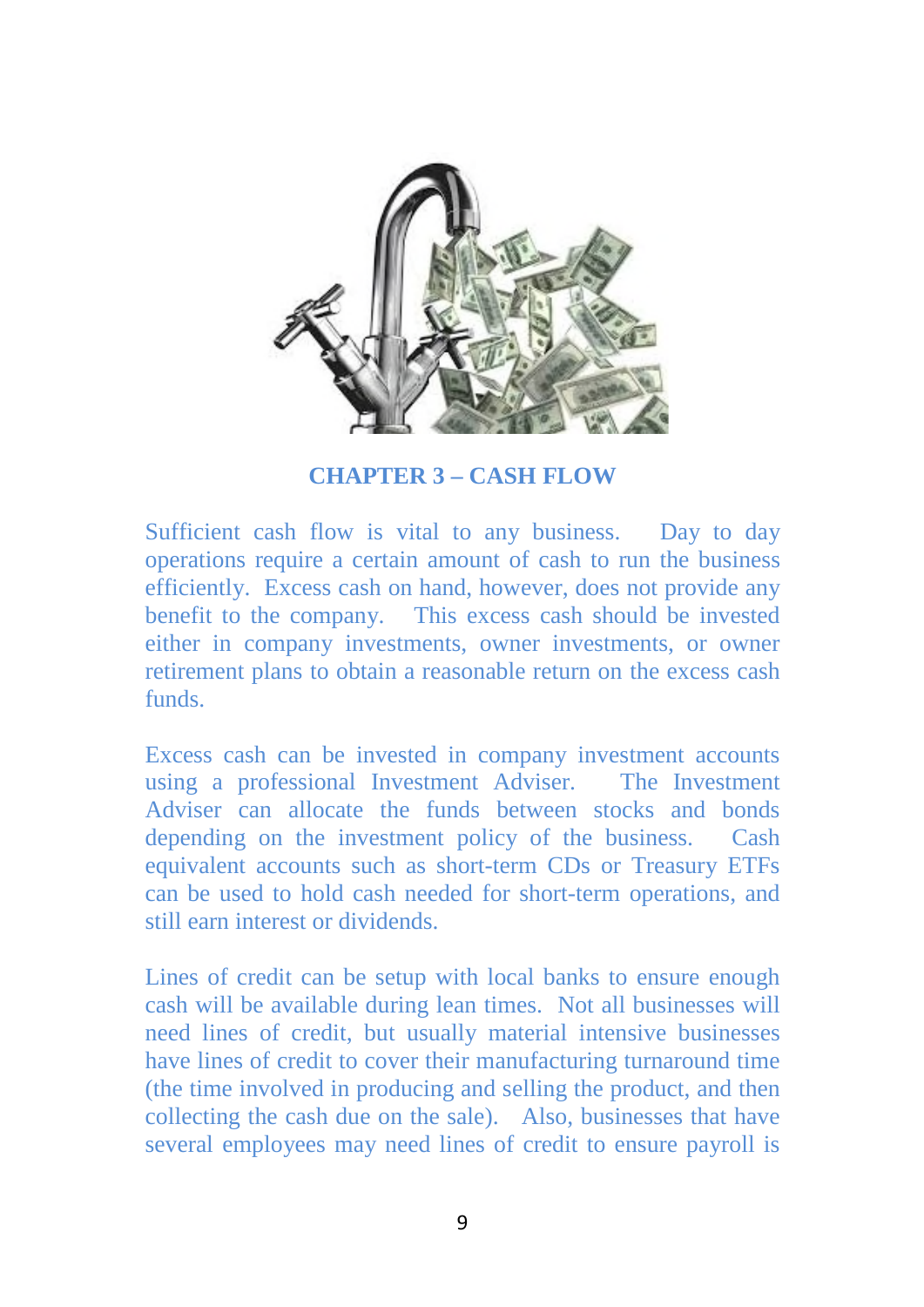funded on time. If lines of credit are needed, then the company's accounting system becomes vital to assure the bank that the company keeps accurate records.

Cash flow is reviewed during a Business Wellness Checkup to ensure that excess cash is being invested, and the accounting system is adequate to obtain a line of credit.

FIA can assist with investment advisory services for your company.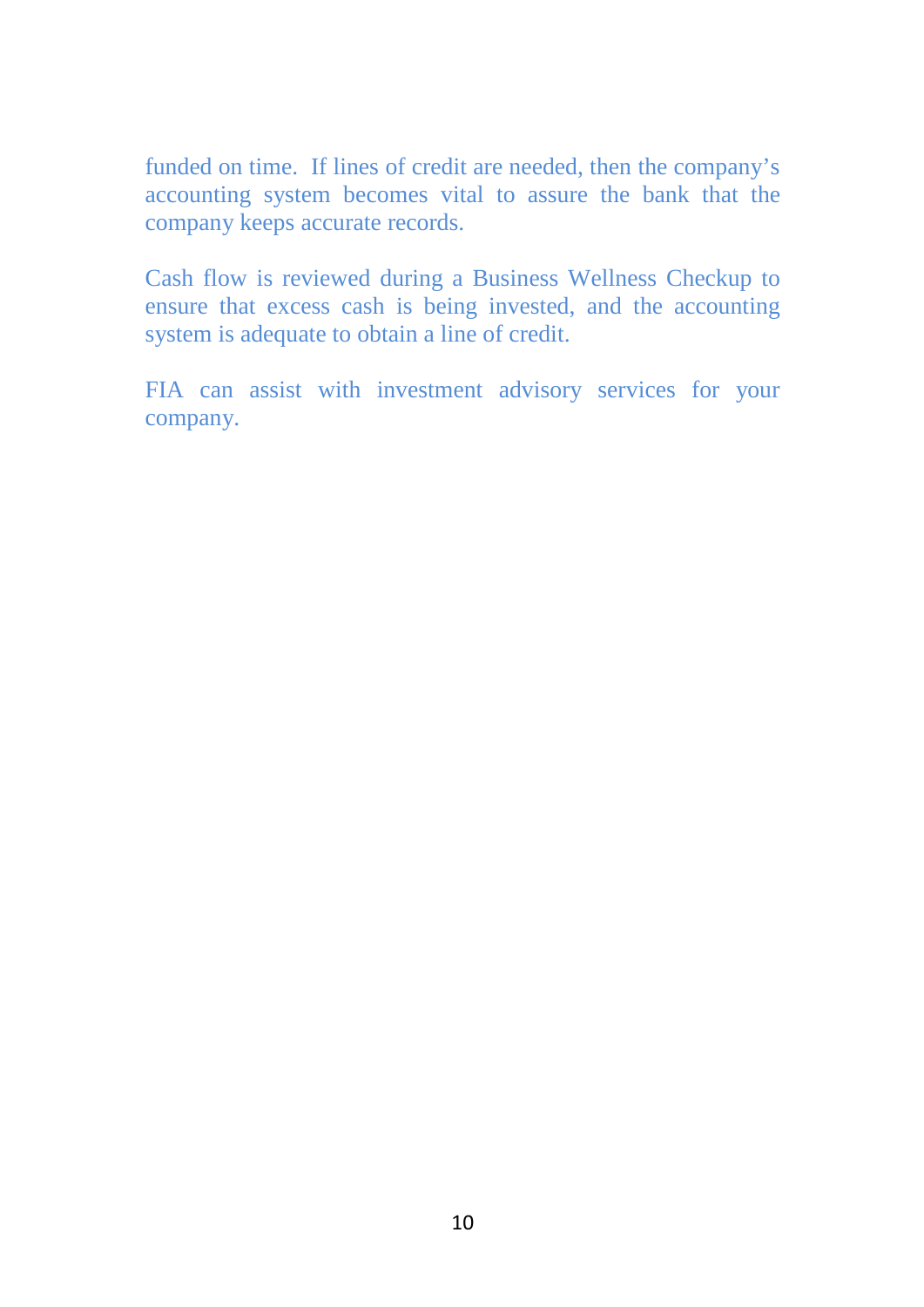

#### **CHAPTER 4 – RETIREMENT PLANNING**

Retirement planning is vital to the owners of all companies. Time goes by all too fast as we all come closer and closer to retirement age.

There are various retirement plan options available to small companies including SEP IRAs, Simple Plans, and 401-K plans. The plan your company uses will depend on several factors including how many employees will be covered, the company budget for retirement plans, the business entity form, and the time frame until retirement.

The SEP-IRA can be used in combination with the individual IRA to allow small business owners to "double-dip" in IRA plans. For example, If you have a salary of \$50,000 per year, you can take up to 25% (12,500) in a SEP-IRA through your company plus up to another \$6,500 in an Individual IRA to make the total annual deduction \$19,000. If you are in the 28% bracket, this would be an immediate \$5,320 tax savings, and as an added bonus the earnings on the investments will be tax-free until distributed after retirement.

Individuals must start taking traditional IRA distributions at age 70 ½. The Required Minimum Distribution (RMD) must be calculated annually for each individual, and the distribution made before year-end.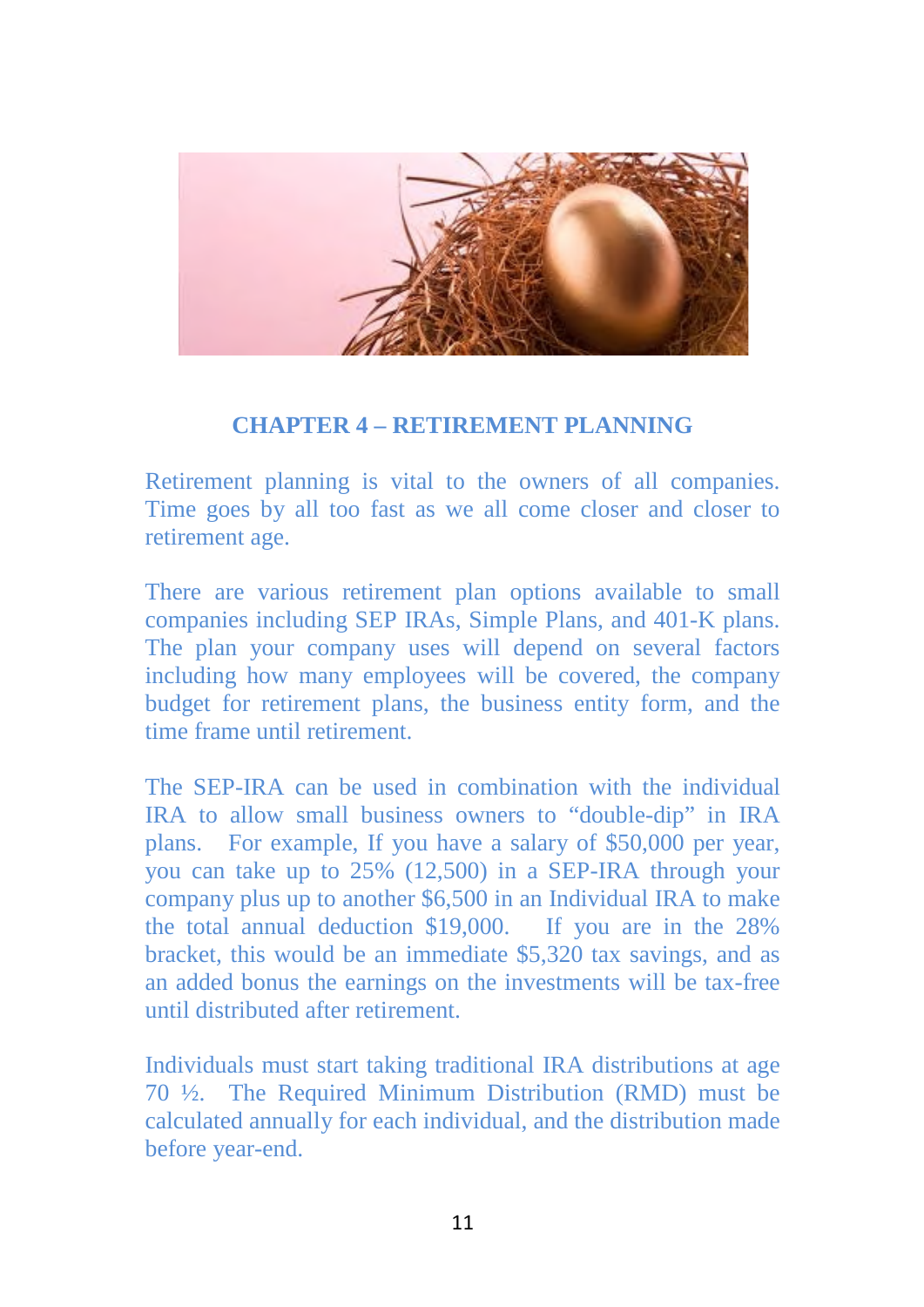The 401-K plan is also a good retirement vehicle, but has more rules and regulations than the SEP plan. The "Single 401-K" plan can be used by one-owner businesses or husband-wife businesses to take higher retirement deductions without the paperwork burden of the standard 401-K plan.

Part of a Business Wellness Checkup includes reviewing the owner's retirement planning and making sure that the owner is setting aside sufficient funds for retirement, and assisting with company funded retirement plans if needed.

FIA can help with your retirement plan needs including retirement plan setup, investment management, IRAs, SEP-IRAs, and 401-K plans including retirement plan direct rollovers.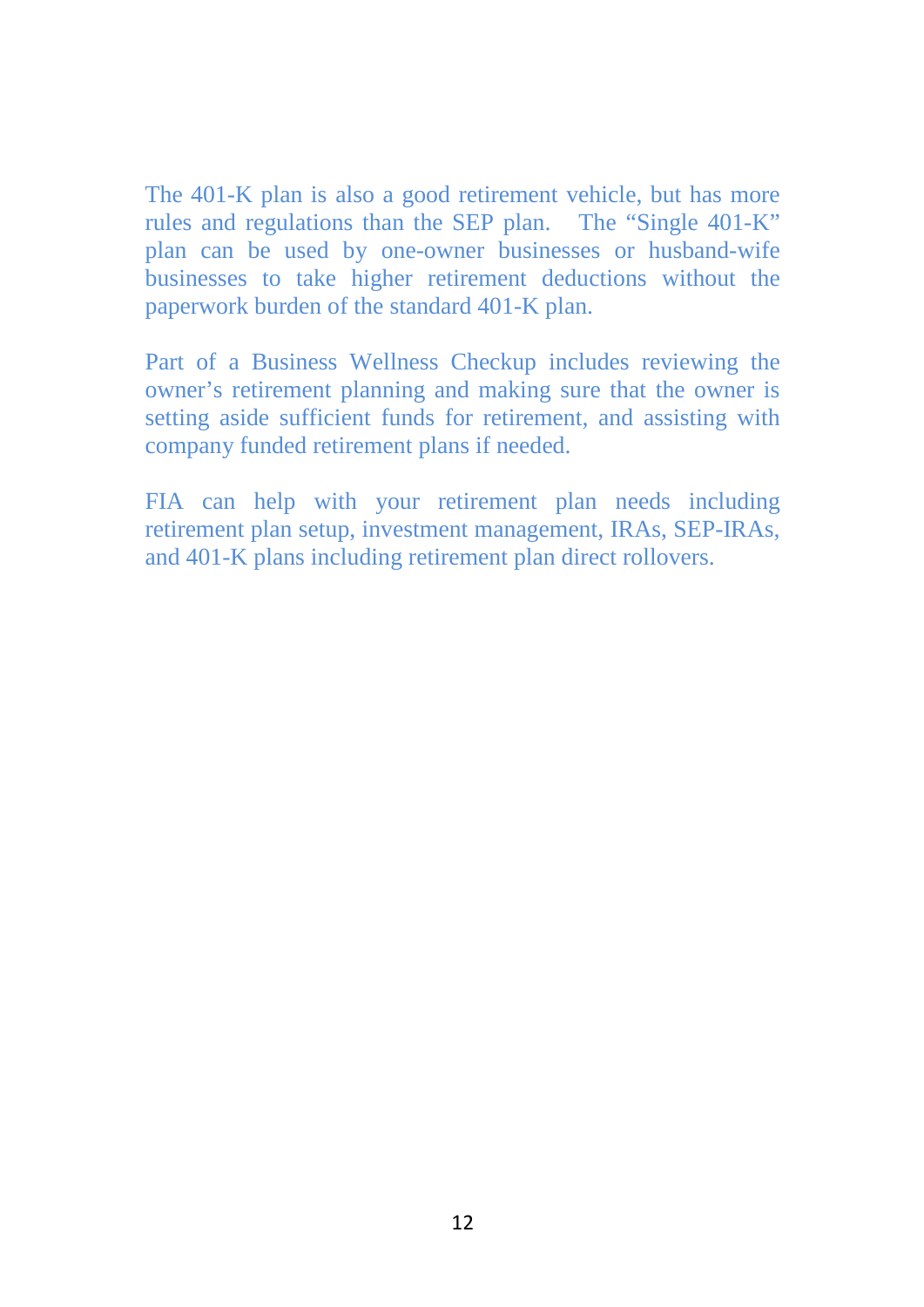

#### **CHAPTER 5 – REAL ESTATE**

Most small business owners face the choice of renting or buying the real estate where there business will be located (rent vs. buy). Location, size and cost are the factors that must be addressed in the decision. Many small business owners are not willing to put up the down payment and make the monthly payment commitment to buy real estate for their business. This is usually because there are rental properties available at a reasonable price.

For some businesses, however, rental properties are hard to come by or are pricey (for example, manufacturing facilities, good warehouse space, larger office areas, etc.). For these businesses, purchasing real estate may result in reducing the monthly facility expenses because the interest, taxes, and insurance on the purchased facility may be significantly less than the rental rates available for similar properties.

Once the decision has been made to purchase a property, the business owner must use due diligence to ensure that they do not pay too much for the facility or pay too much for closing costs. Price negotiations are very important when offering to purchase properties listed on MLS or by owner. Once a purchase price has been decided, the purchase offer must be carefully prepared to ensure that the company does not pay too much for closing costs. There can be large variances between the sellers and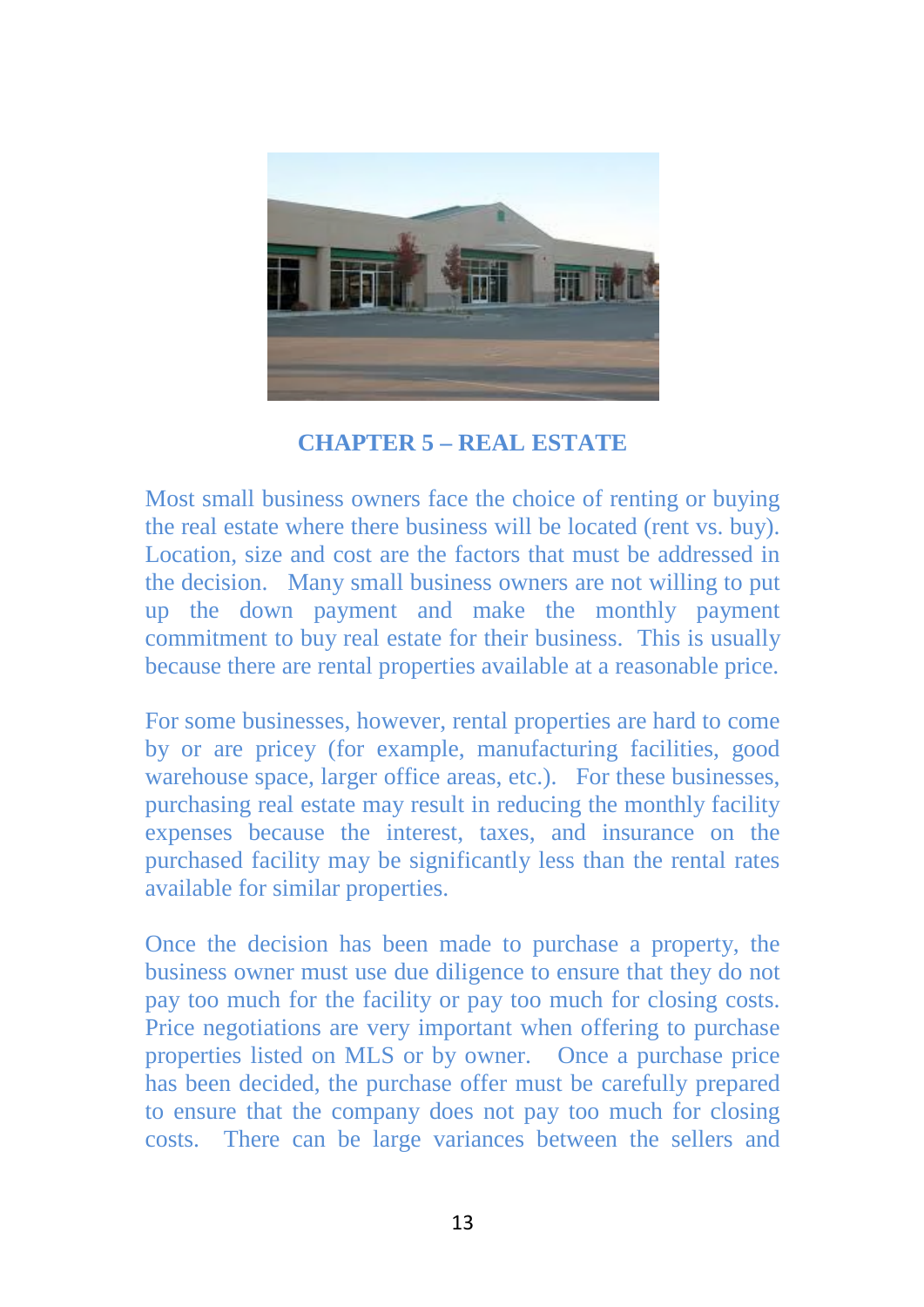buyers closing costs depending on how the purchase contract is written. Then when the actual closing meeting is scheduled, the closing documents (HUD 1 and 2 or other real estate closing documents) must be carefully reviewed to ensure there are no errors in the closing paperwork (which could also be detrimental to the buyer or seller).

Unless the owner of the company is well versed in real estate purchases and sales, he or she may want to retain a licensed Real Estate Brokerage Firm to assist with the purchase or sale. In most instances, any real estate listed on MLS by a realtor will have the commissions paid through the seller's funds, resulting in the buyer not having to pay any of the real estate commissions. In other words, you can have a professional Real Estate Brokerage Firm working for you, as a buyer, for free!

You should choose a buyer's Brokerage Firm that has experience with commercial real estate. Many realtors do not handle commercial real estate because of the complexities involved with the commercial real estate transactions, and also many sellers try to sell the properties "as is". Again, this is why you need the help of a professional Real Estate Brokerage Firm to make sure the price is negotiated down and that the purchase offer is written correctly to reduce your closing costs and avoiding the "as is" purchase contracts if possible.

Part of the Business Wellness Checkup is to determine if the business will benefit from purchasing a facility (rent vs. buy analysis, etc.), and to ensure that the business has proper representation when purchasing real estate.

Suncoast can help with all of your real estate purchases and sales.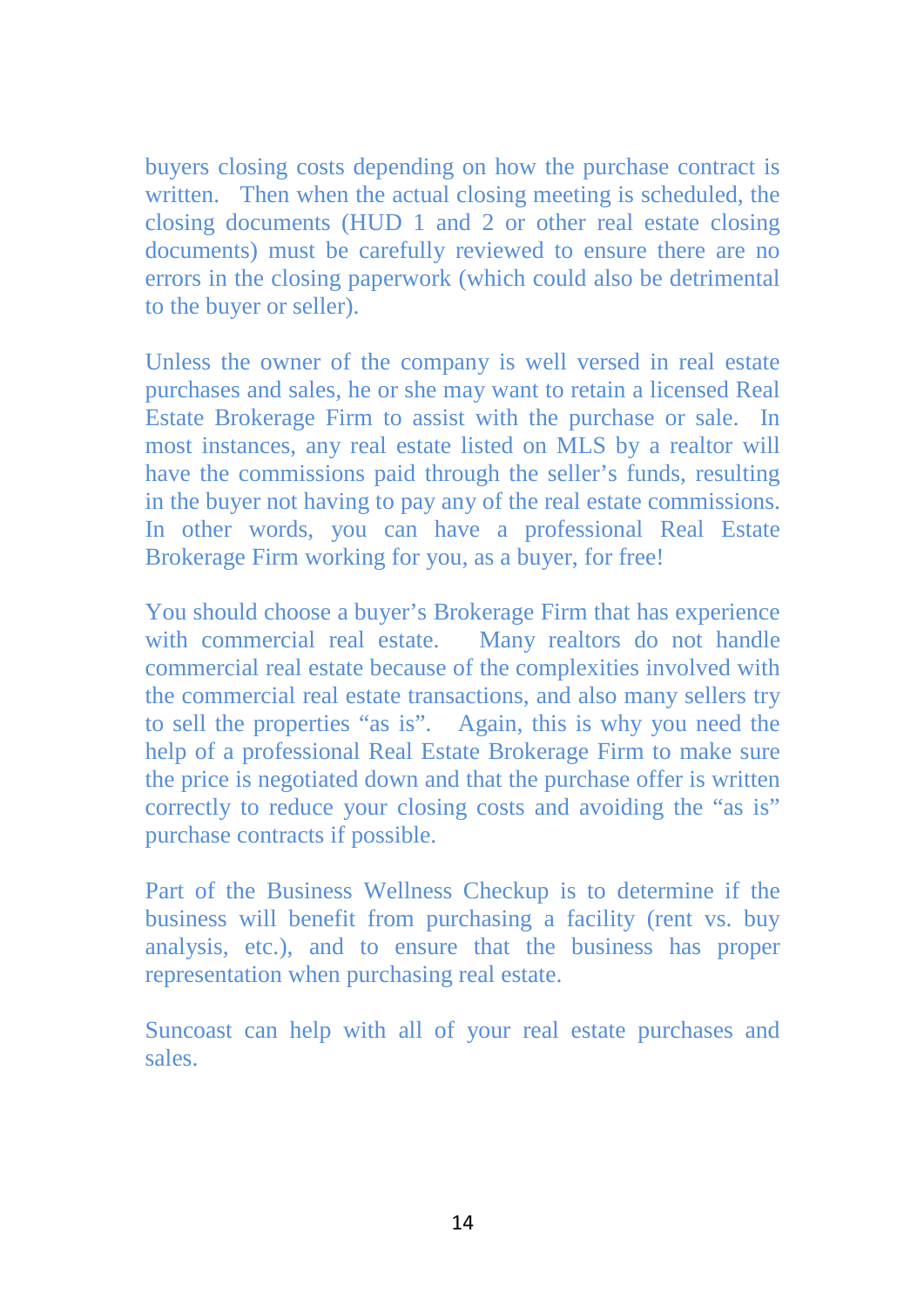

#### **CHAPTER 6 – INSURANCE**

Most businesses need workers compensation insurance. This necessary insurance can be hard to obtain for many companies because they are in risky lines of business (i.e.: roofing, mold remediation, tree cutters, etc.).

Usually a company can find the insurance at a price. It is sometime necessary to subcontract payroll to an employee leasing company to obtain the insurance. The employee leasing company pools the leased employees they have under contract by classification to obtain the workers compensation insurance. These firms charge a premium for their services, so it is usually less expensive to find your own workers compensation policy and/or use a payroll service.

If your company is not in a high-risk category, you should be able to obtain workers compensation insurance through local insurance providers or payroll service providers. The best type is "pay as you go" which is offered by many insurance providers.

Life insurance may be necessary if the company (or owners of the company) have property mortgages or other debts of the company that would need to be paid off in the event of the passing of the owner(s). There are many types of life insurance available, but usually a term-life insurance policy will be the most affordable for the business owner. Whole life has its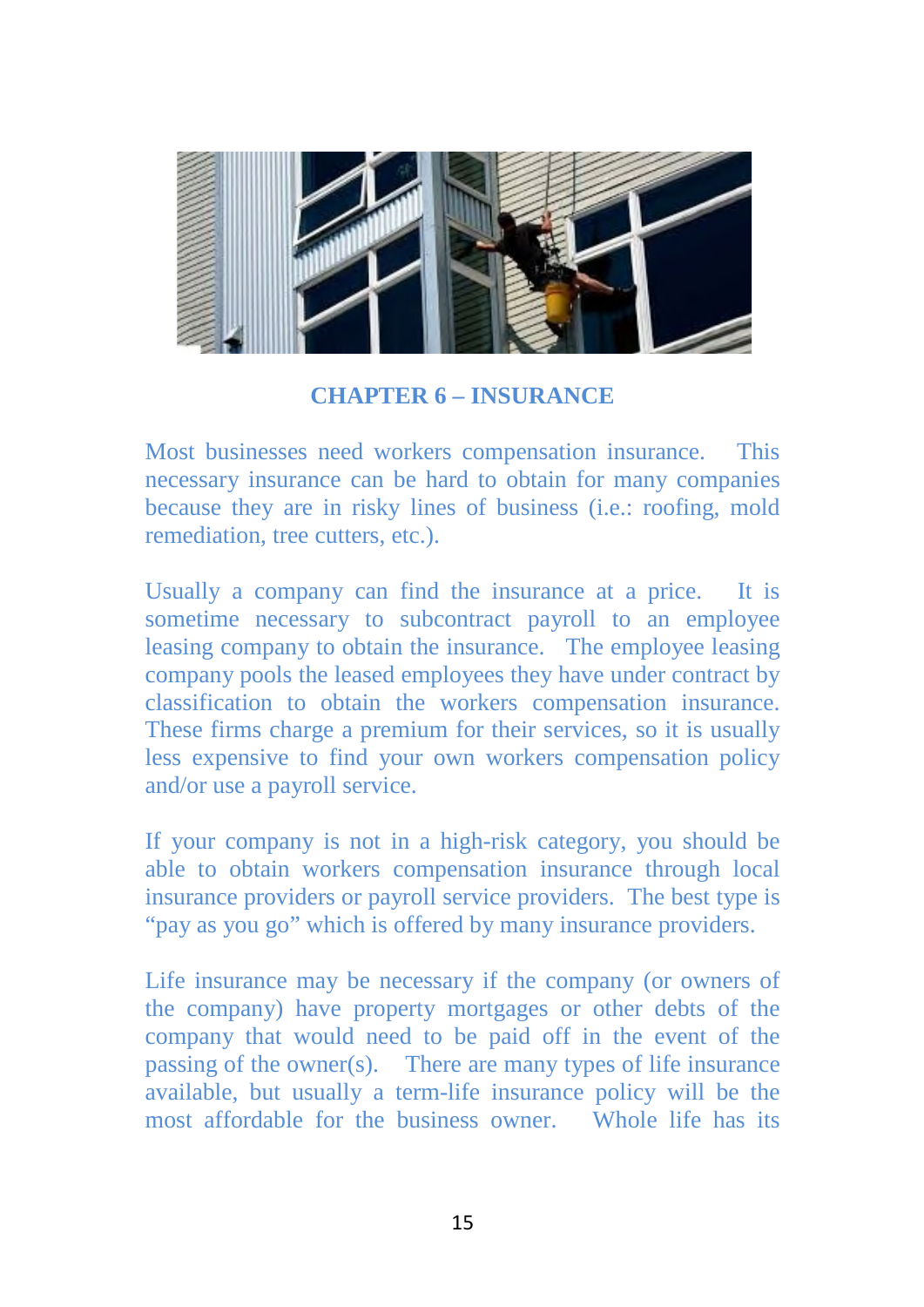benefits, but is more costly, and is more often used in the estate planning process.

Part of a Business Wellness Checkup is to determine if your company can save money on its workers compensation, and to ensure that the owners have life insurance if it is needed.

ASA and FIA can assist with your payroll, workers compensation insurance, and life insurance needs.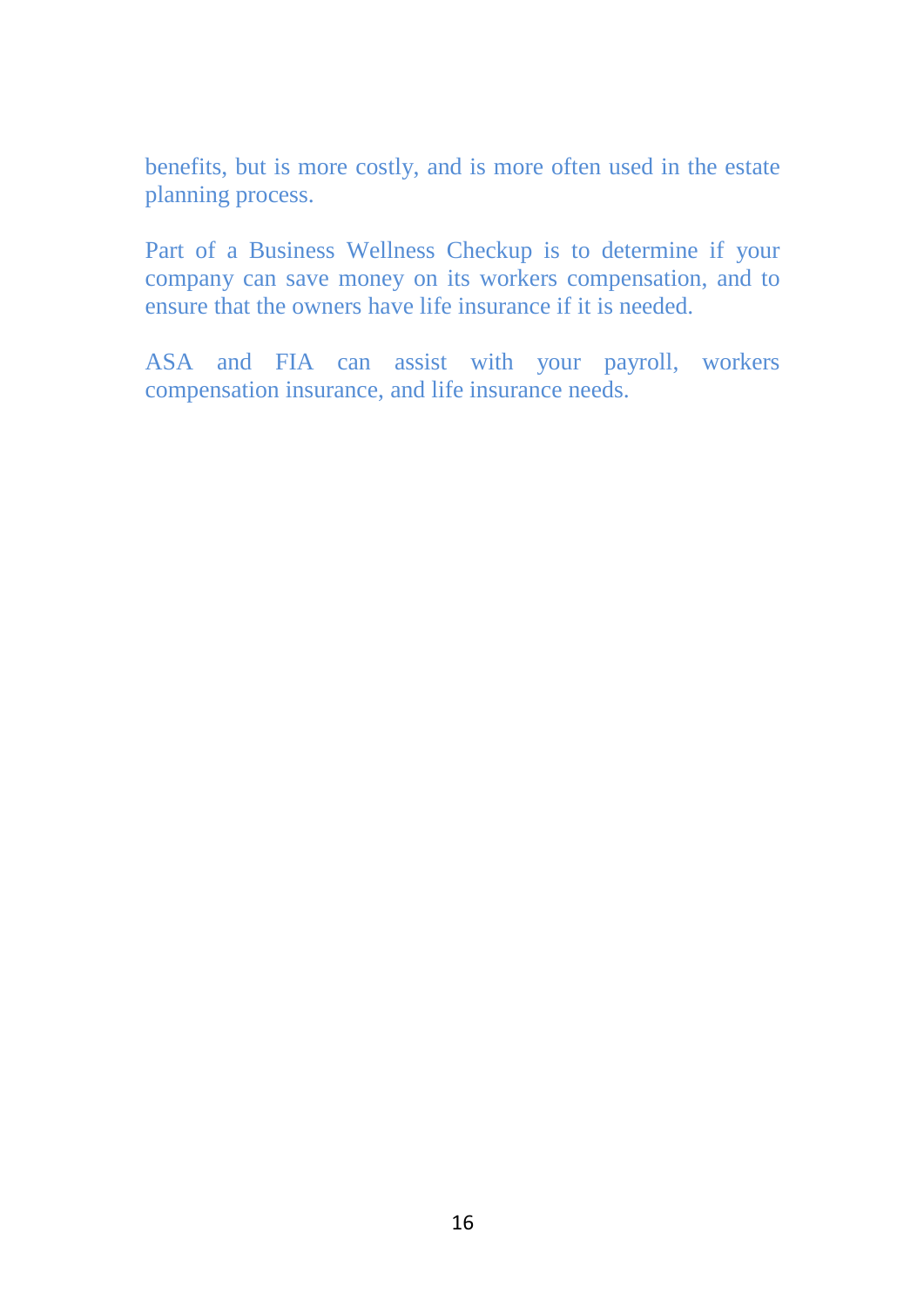

#### **CHAPTER 7 – SUCCESSION PLANNING**

This last chapter is the part of the Business Wellness Checkup and is very important, but many business owners put off succession planning until it may be too late.

For multi-owner businesses, succession planning involves valuing the business at a point in time, and then cross insuring the owners in case of the loss of one of the owners. A business buy-out agreement is necessary if the company has multiple owners to avoid legal actions between the owners in the event one of the owners leaves the company.

A business buy-out agreement is an agreement that is effective upon the loss of one of the owners of the company, and states what the business is worth on this effective date. Each remaining owner must pay the leaving party the amount stated in the agreement, which may be based on a valuation determined on the date the agreement is effective, or may be based on a valuation which is pre-determined from a prior business valuation (usually revised annually), or is to be performed within a certain time frame after one of the owner's leaves the company.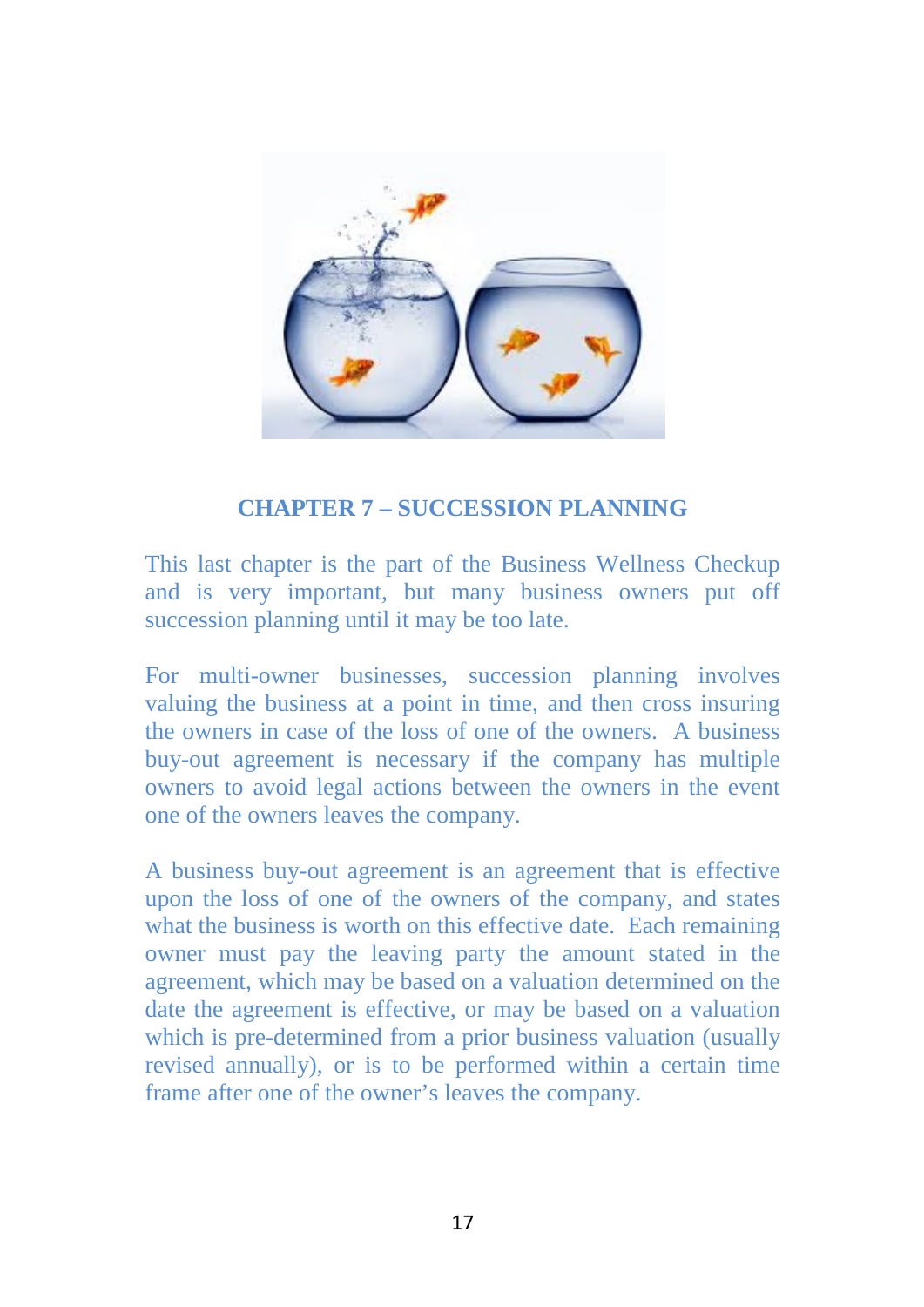Company purchased life insurance policies are frequently used in case one of the owners passes. The most effective method is to have the company buy a life insurance policy on each business owner with the policies being owned by and payable to the company. Alternatively, the life insurance policies may be owned by the individuals and payable to the company. In the event of one of the owners passing, the company uses the life insurance funds to buy-out the shares from the passing owner's estate.

Succession Planning is part of the Business Wellness Checkup. The review will determine if the business' succession plan is adequate. ASA and FIA can assist you with a business succession plan, business buy-out agreement, business valuations, and obtaining company life insurance.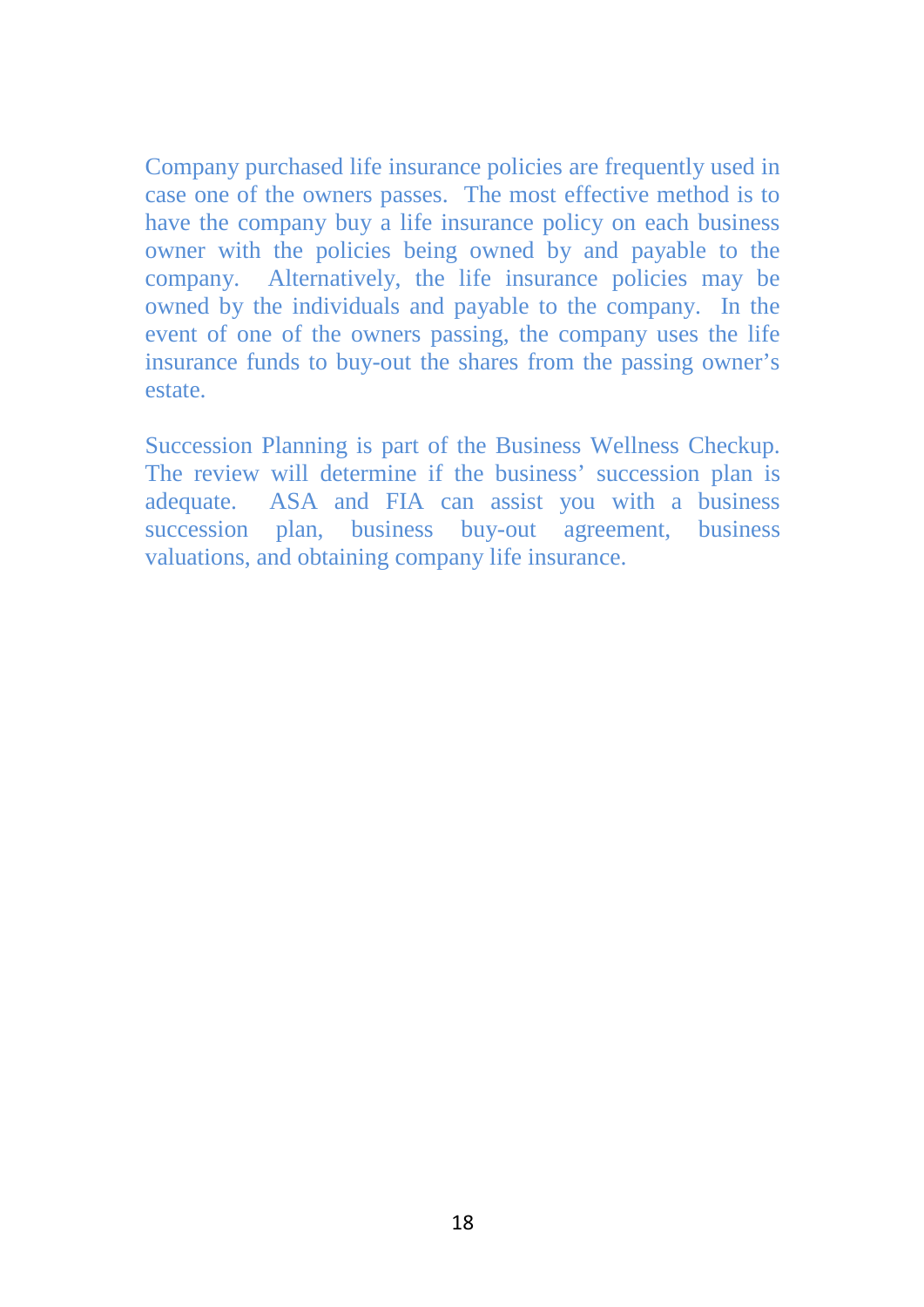I hope this booklet has helped you look over these financial issues with a new perspective, and you can be assured that our firms are here to help you with any assistance you may need.

Feel free to give me a call at 850-934-2832 to discuss a free Business Wellness Checkup or any other services that we may assist with.

BR Roberge

Bert Roberge, CPA, PFS



Bert Roberge

Bert Roberge, CPA, PFS is President of Accounting Solutions & Automation, Inc. (ASA) and is a Florida Certified Public Accountant, Personal Financial Specialist, licensed Financial Adviser, Florida Real Estate Broker, and QuickBooks Pro Advisor. He has over 30 years experience in the fields of accounting, tax, financial planning, and real estate. He is a resident of Gulf Breeze, Florida and enjoys fishing and golfing in his spare time.